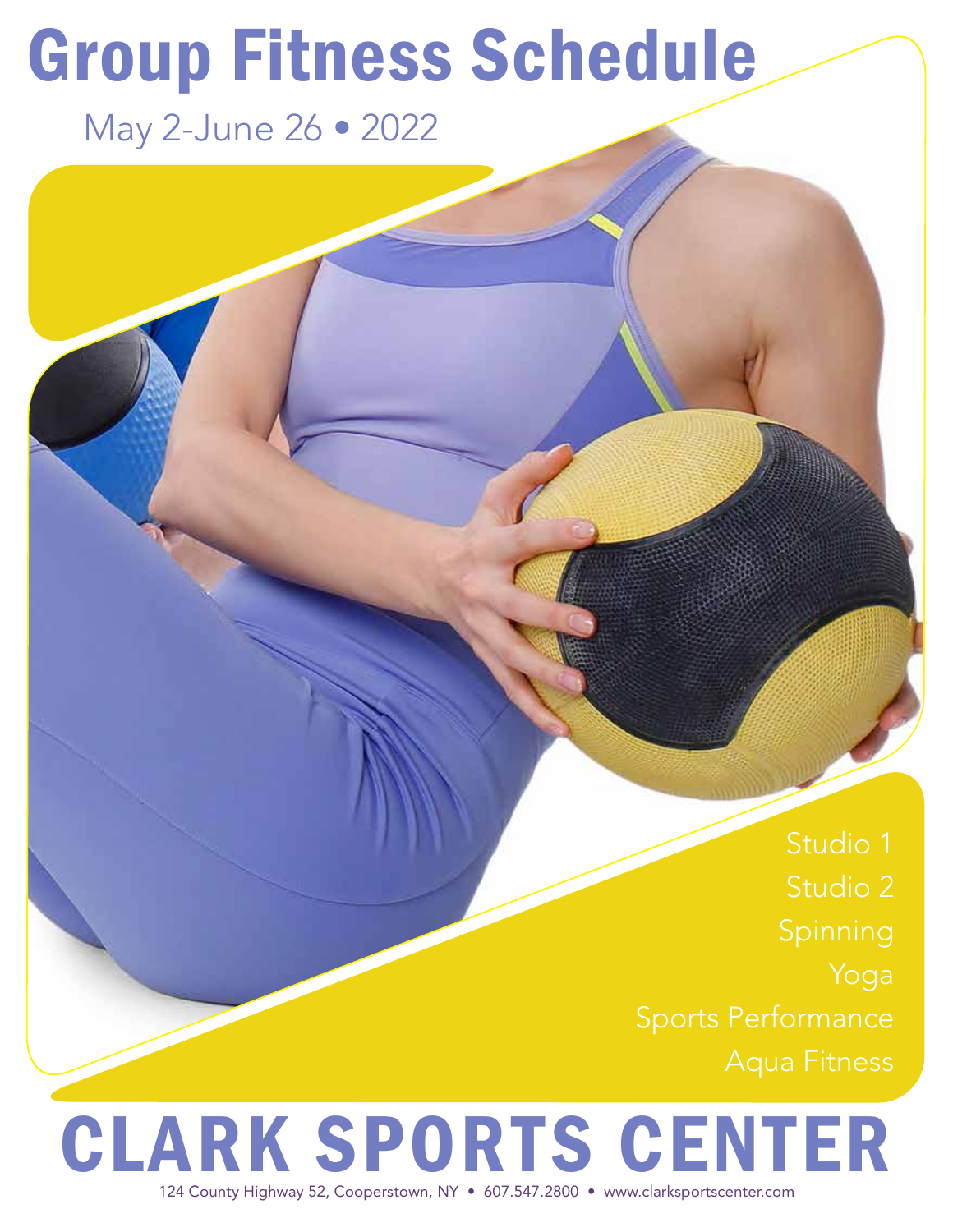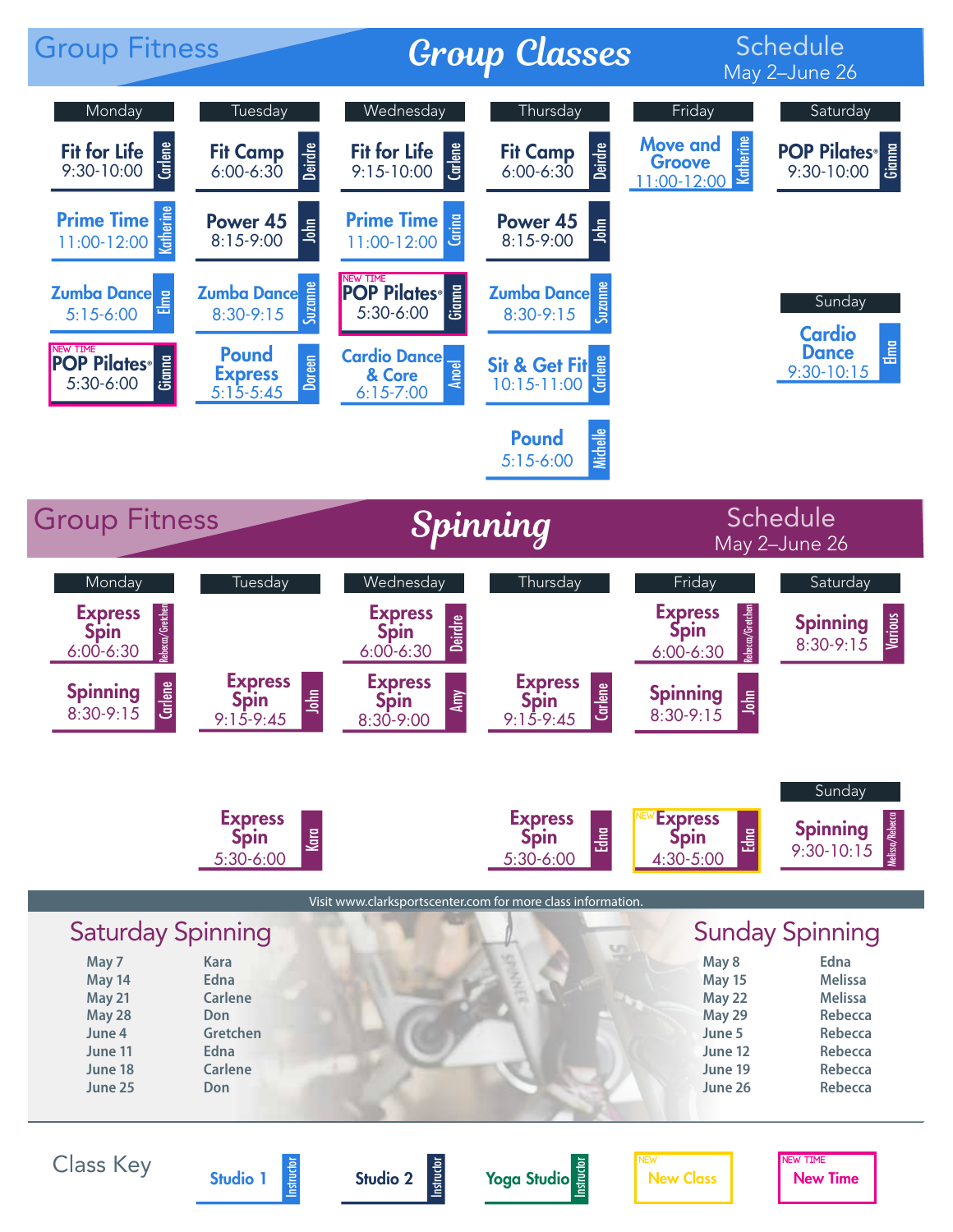

All Clark Sports Center members who attend Group Fitness Classes are expected to adhere to Group Fitness rules and policies. Adult and youth members 12-18 may participate in Group Fitness Classes. Reservations required. Please arrive 5-10 minutes prior to class. No late admittance. Classes are subject to change and may be cancelled at any time. Instructor substitutions may occur without notice. **Find all Group Fitness Class Information & Policies posted in the studios and at www.clarksportscenter.com.**